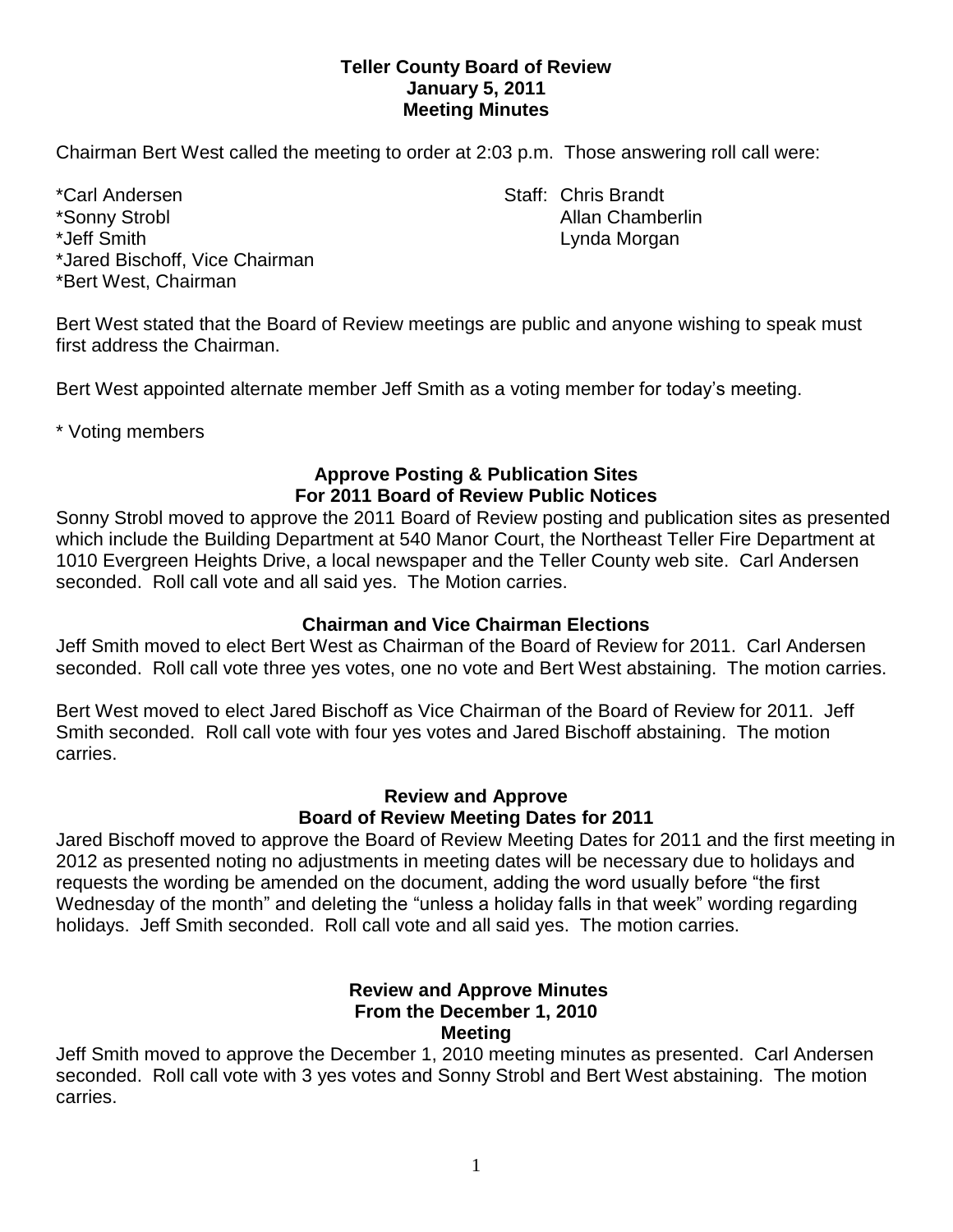#### **Contractor Licenses Mountain Wireless Construction, Inc. Randal Hanson Class A**

Mr. Hanson is not present. Bert West moved this agenda item to the end of the meeting and moved to the next scheduled agenda item.

## **Spectrum Construction Contracting LLC Change in examinee to Lee Longanbach License 3340A/B**

Mr. Longanbach present. Mr. Longanbach gave a brief overview of his recent work history and building experience, which included specifics on previous projects detailing scope and range of the type of construction used in the development and modification of cellular tower sites along with the equipment buildings constructed on the sites, as well. All cellular sites are unoccupied. The Board asked questions of the application regarding various construction methods used in the construction of cellular sites as well as questions of overseeing projects from a superintendent's role versus a project manager's role as it pertains to the current Teller County B Class License held by Spectrum Construction Contracting LLC. The Board reviewed the documents submitted by Mr. Longanbach. There was further Board discussion on the scope and range of the previous projects and it was determined that a Class B License would be most appropriate. Mr. Longanbach agreed with the reduction to a Class B License and changed the application submitted to reflect the change in the Class License. It was noted that one more Letter of Reference would be required to meet the minimum licensing requirements.

Bert West opened this matter up for public comment. No public comment. Close public comment.

Sonny Strobl moved to change the Spectrum Construction Contracting, LLC examinee to Lee Longanbach upon receipt of one more Letter of Reference reflecting Class B type work and to change the license to a Class B License. Jeff Smith seconded. Roll call vote and all said yes. The motion carries.

## **Reactivation and change in examinee of License 3420C – Red Hawk Construction Levi Wilson**

Mr. Wilson present. Mr. Wilson gave a brief overview of his recent work history and building experience, which included but was not limited to the following:

> Red Hawk Construction is a father & son operation Been operating since the mid 1980's – Levi joined company 8 years ago Market is small single family dwellings – foundation through finish carpentry Range of building from custom Victorian style to log homes Built 12 homes in 10 years – built 6 in Teller County Finished a 3,000 square foot craftsman style home 3 weeks ago Holds contracting licenses in El Paso, Park and Fremont Counties Let license lapse – father was the examinee however father is stepping back from the business and Levi is taking over more of the company's business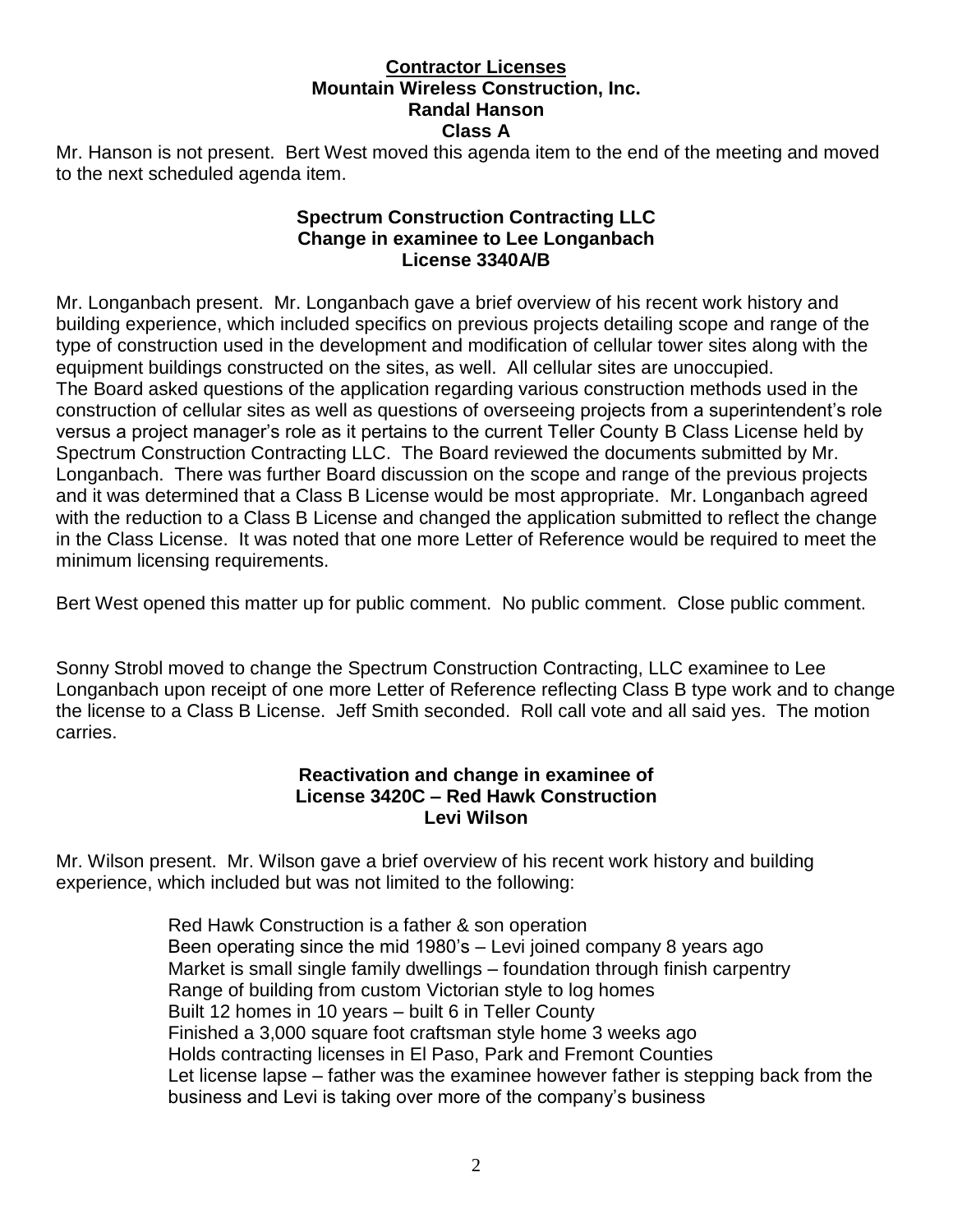The Board reviewed documents submitted by Mr. Wilson. Chris Brandt indicated everything was in order with the State.

Jared Bischoff moved to reactivate License 3420C Red Hawk Construction with Levi Wilson as the examinee. Jeff Smith seconded. Roll call vote and all said yes. The motion carries.

#### **Continued item: Chard Roofing & Home Improvement Mark A. Honas Class C/ C-1**

Mr. Honas present. Mr. Honas gave a brief overview of his recent work history and building experience, which included but was not limited to the following:

> Currently hold Class D license for roofing in Teller County The last 6 months been re-roofing in Teller County from damages resulting from the hail storm that occurred in July Been sole proprietor for 13 years Holds a Class A credential from the International Code Council Previous work includes basement remodels, basement finishes, and exterior siding With his company's exposure from re-roofing has opportunity to expand business in the area involving more than re-roofing type work

The Board reviewed documents submitted by Mr. Honas.It was noted during the review of the documents submitted that the Description of Operations on the Insurance Certificate would need to reflect Class C-1 type work. There was further Board discussion on the scope and range of the previous projects and it was determined that a Class C-1 License would be most appropriate. Mr. Honas agreed with the reduction to a Class C-1 License and changed the application submitted to reflect the change in Class License.

Bert West opened this matter up for public comment. No public comment. Close public comment.

Jeff Smith moved to grant Chard Roofing & Home Improvement with Mark A Honas as examinee, a Class C-1 License upon receipt of an updated insurance certificate that reflects a Description of Operations for class C-1 type work . Carl Andersen seconded. Roll call vote and all said yes. The motion carries.

## **Continued item: Keystone Building & Restoration Donald L. Smith Class C**

Mr. Smith present. Mr. Smith gave a brief overview of his recent work history and building experience, which included but was not limited to the following:

> Works mostly in the restoration area of construction Has experience in kitchen and bathroom remodeling as well Previous work includes residential building from the ground up Holds licenses in various cities in and around the Denver area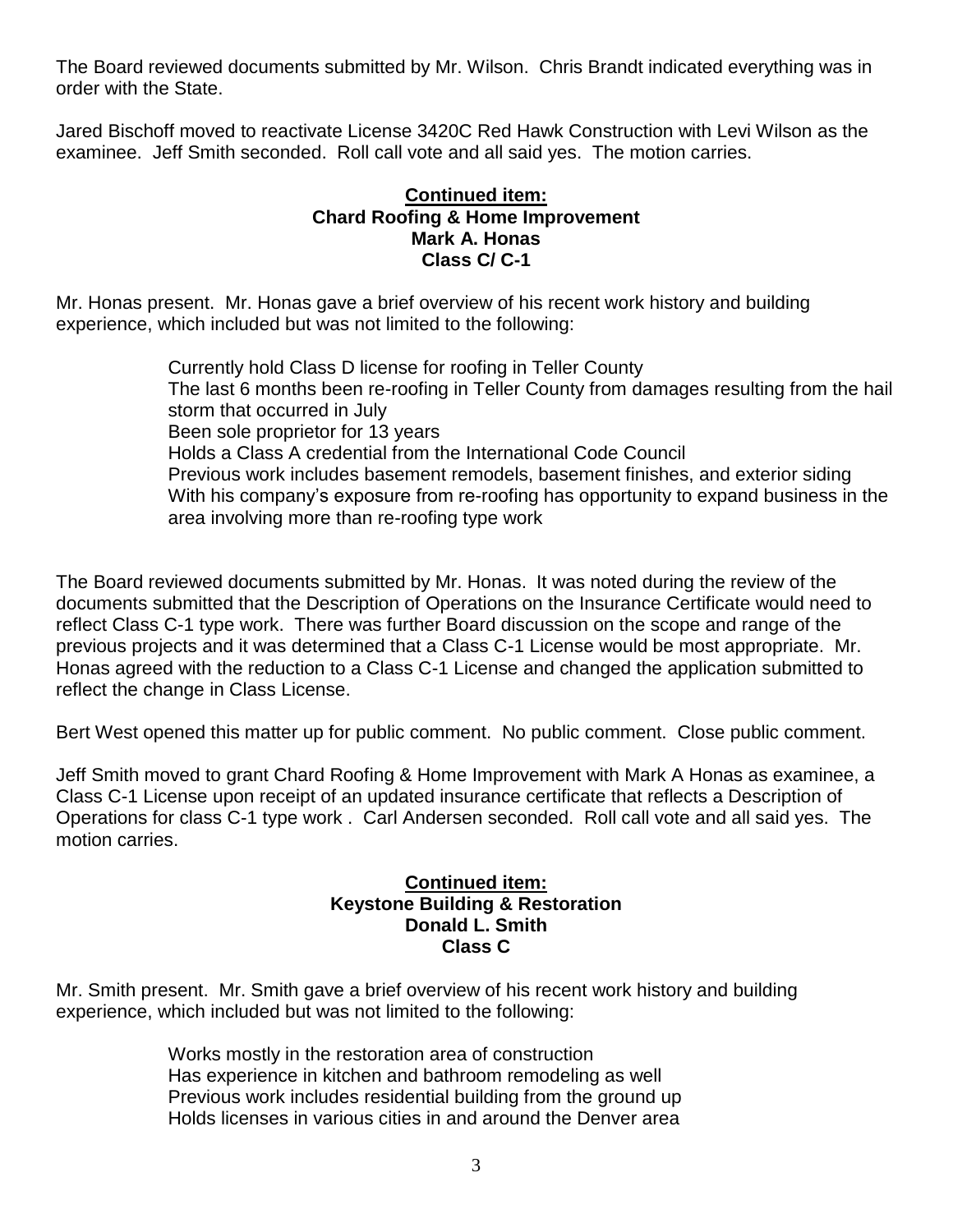Currently doing re roofing projects in Teller County resulting from damages from the hail storm in July

Mr. Smith presented three Letters of Reference to the Board for their review. Chris Brandt indicated everything was in order with the State. The Board reviewed documents submitted by Mr. Honas.

Bert West opened this matter up for public comment. No public comment. Close public comment.

Carl Andersen moved to grant Keystone Building & Restoration with Donald L. Smith as examinee, a Class C License. Jared Bischoff seconded. Roll call vote and all said yes. The motion carries.

At 2:30 p.m. Bert West declared a 5 minute recess. At 2:52 p.m. Vice Chairman Jared Bischoff reconvened the meeting and moved to the next agenda item.

#### **Continued item: Complaint Against Contractor Waters Construction Co., Inc. / Dean Waters / License 892B: Rick & Kathleen Hobbs /Permit #04-0397 / 115 Trull Road**

Sonny Strobl recused himself and left the room. Chris Brandt stated Bert West had recused himself and left during the recess. Chris Brandt stated this is a continued item from the December 2010 meeting and what was presented in December applies here today. Kathleen & Rick Hobbs as well as Dean Waters are present.

Al Chamberlin presented the staff report, which included but was not limited to the following:

The complaint received from the Hobbs indicated several items regarding: workmanship/framing, roof leakage, safety issues, and work not performed properly by subcontractors.

Some issues addressed in the complaint do not fall under the acts or omissions of section 107.b of the Teller County Building Code.

Items that can be addressed in the complaint are: not completing items listed on the temporary certificate of occupancy in the prescribed time limit and not pulling the appropriate permit for replacement of roof assembly due to leaks in the roof. These two items fall under numbers 3, 4, and 6 of Section 107.b of the Teller County Building Code.

It is the recommendation of the building department that a letter of reprimand be issued to Dean Waters of Waters Construction Company, Inc. composed by the building department and placed in the contractor's file for a period of two years. It is also the request of the building department that the Board discuss the severity of this issue with the contactor and the possibility of stricter actions if there are future occurrences with the lack of disregard to building code requirements and other items in section 107.b.

Rick Hobbs presented the Board with additional handouts for review and his comments included but were not limited to the following:

> It took 3 ½ years to install a handrail and obtain a certificate of occupancy It was negligent for Dean Waters to take so long to complete the work and to perform work that requires permit and inspections and to disregard the building department He has a home that is not compliant with the building codes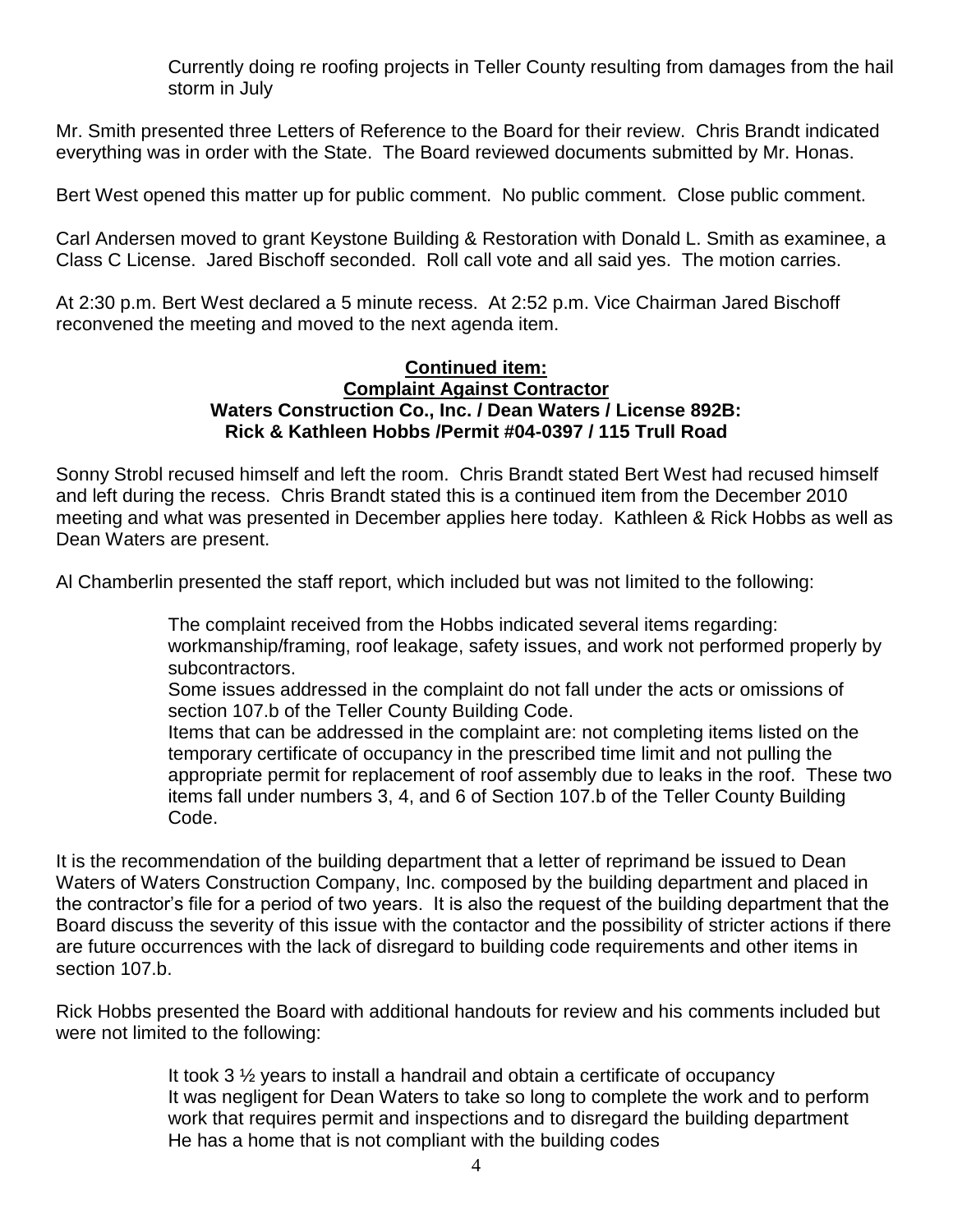Mr. Hobbs commented on handouts with a prepared statement specifying items that had deviated from the original plans approved. Home not built to the specifications and no change orders discussed or submitted and feels Mr. Waters abandoned the contract, and has not taken care of the items listed in the Home Specifications and Design Points handout. The Hobbs still owe Waters Construction Co. Inc. money, per the contract. As things still need to be done, Mr. Hobbs stated he had a conversation with Dean Waters stating he will finish the items himself and call it even on the money owed.

Dean Waters' comments regarding Mr. Hobbs' presentation included but were not limited to the following:

> He does have regard for both the building codes and building department Has built over 100 homes in Teller County and has never been before the Board Did not think roof repair required a permit –now knows that is not correct The only code item requiring completion on the temporary certificate of occupancy was the handrail - There is no excuse for taking  $3\frac{1}{2}$  years No change orders were done or requested by anyone The dollar figures are accurate and the agreement that Mr. Hobbs will complete the items makes the monetary terms of the contract fulfilled The last two months of construction the Hobbs' were on site almost daily and had an opportunity to see how things would be finished and make comments at that time

Dean Waters stated that he has pulled the re-roof permit and that the building department requested to wait until after today's meeting to decide on inspections and look into the ventilation and condensation matters.

Al Chamberlin commented on concerns with performing the roof inspections as the typical method would be to pull up shingles, flashing and final roof assemblies and suggested that rather than disturb the roof assembly a combination of site inspections and pictures would be the preferred method. Inspection of the vents should take place as well. A check for condensation in the attic and recessed lighting areas would be a good idea.

The Board reviewed pictures #44-54 submitted by the Hobbs' regarding the re-roof work previously done that still requires inspections. Dean Waters suggested a coordinated effort for the inspections. Al Chamberlin explained the building department's process for removal of roof assemblies in order to inspect the installation. He also stated that once the re-roof permit was finaled, the house would be entirely in compliance with the code.

Other Board discussion included but was not limited to:

As soon as possible the snow should be cleared from the roof so the ice &water, ventilation, condensation, and flashing inspections can be preformed prior to the final inspection, which could then put closure to the roof matter.

The statement made, that in lieu of final payment Mr. Hobbs agrees to finish the work, Mr. Waters would consider the contract paid in full weighs heavily on the situation.

Jared Bischoff opened this matter up for public comment. No public comment. Close public comment.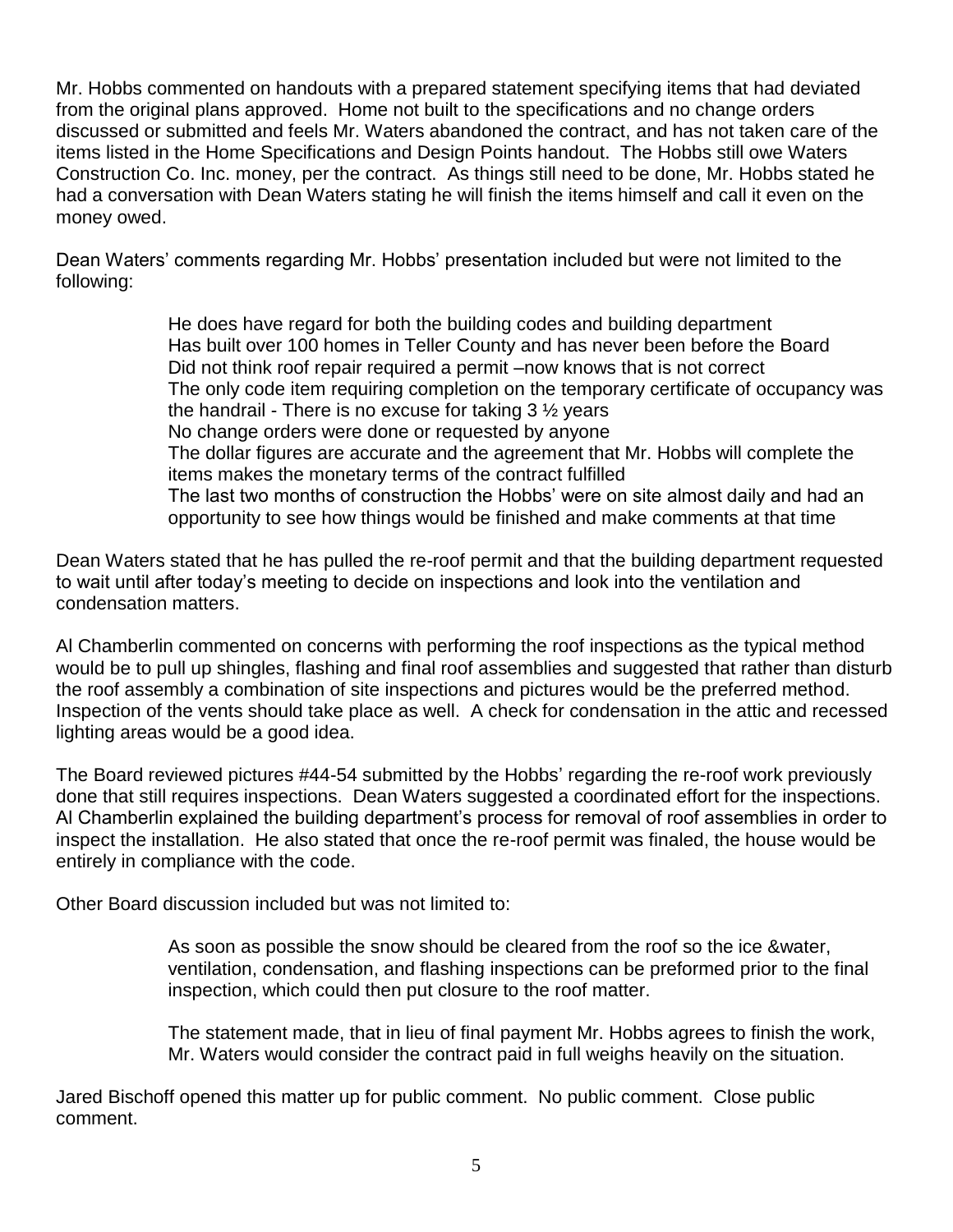Mr. Hobbs rebuttal remarks included but were not limited to the following:

Abandonment of contract Unfinished items Stair handrail was on original blueprints Should have fixed roof in a more timely manner The situation has had significant impact on him and his wife Electrical work performed after the certificate of occupancy and without a permit needs to be resolved regarding a second jetted tub electrical circuit

Mr. Waters had nothing further to say on the matter.

Further Board discussion included but was not limited to the following:

Much time has passed since the work was completed It would appear some closure and resolution between the Hobbs and Waters Construction Co., Inc. did take place with calling it even when Mr. Hobbs indicated he would finish the work in lieu of final payment. Get the appropriate permits pulled and inspections performed on the work previously discussed Dean Waters had nothing more to comment on regarding timeliness of obtaining inspections or obtaining certificate of occupancy There have been no other complaints received against Waters Construction Co., Inc.

Under Article II, Section 107.b Action #4 of the Teller County Building Code, Jeff Smith moved to have the building department issue a letter of reprimand for failure to obtain a Certificate of Occupancy in a timely manner as ordered by the Building Official, and failure to obtain the required permits and inspections necessary for the second jetted tub circuit and replacement of a roofing assembly in excess of 100 square feet, and that a licensed electrical contractor is required to pull a permit for the jetted tub electrical circuit that was done and obtain a final approval from the Teller County Building Department under that permit, and that replacement of a roofing assembly in excess of 100 square feet at 115 Trull Road and place it in the contactor file of Waters Construction Co., Inc. with Dean Waters as examinee, for a period of two years; and that the contractor or general contractor is required to pull a permit for the work that was done on the roofing issue, and obtain a final approval from the Teller County Building Department under that permit. Carl Andersen seconded. Roll call vote and all said yes. The motion carries.

Chris Brandt explained the appeal process available to the Hobbs'.

## **Contractor Licenses Mountain Wireless Construction, Inc. Randal Hanson Class A**

Mr. Hanson is still not present. Jared Bischoff moved to continue this agenda item to the February 2, 2011 meeting. Jeff Smith seconded. Roll call vote and all said yes. The motion carries.

## **Board Discussion**

**A. Discussion of proposed code changes to Chapter 15 Roof Assemblies and Rooftop Structures of the 2003 International Building Code and Chapter 9 Roof Assemblies of the 2003 International Residential Code**